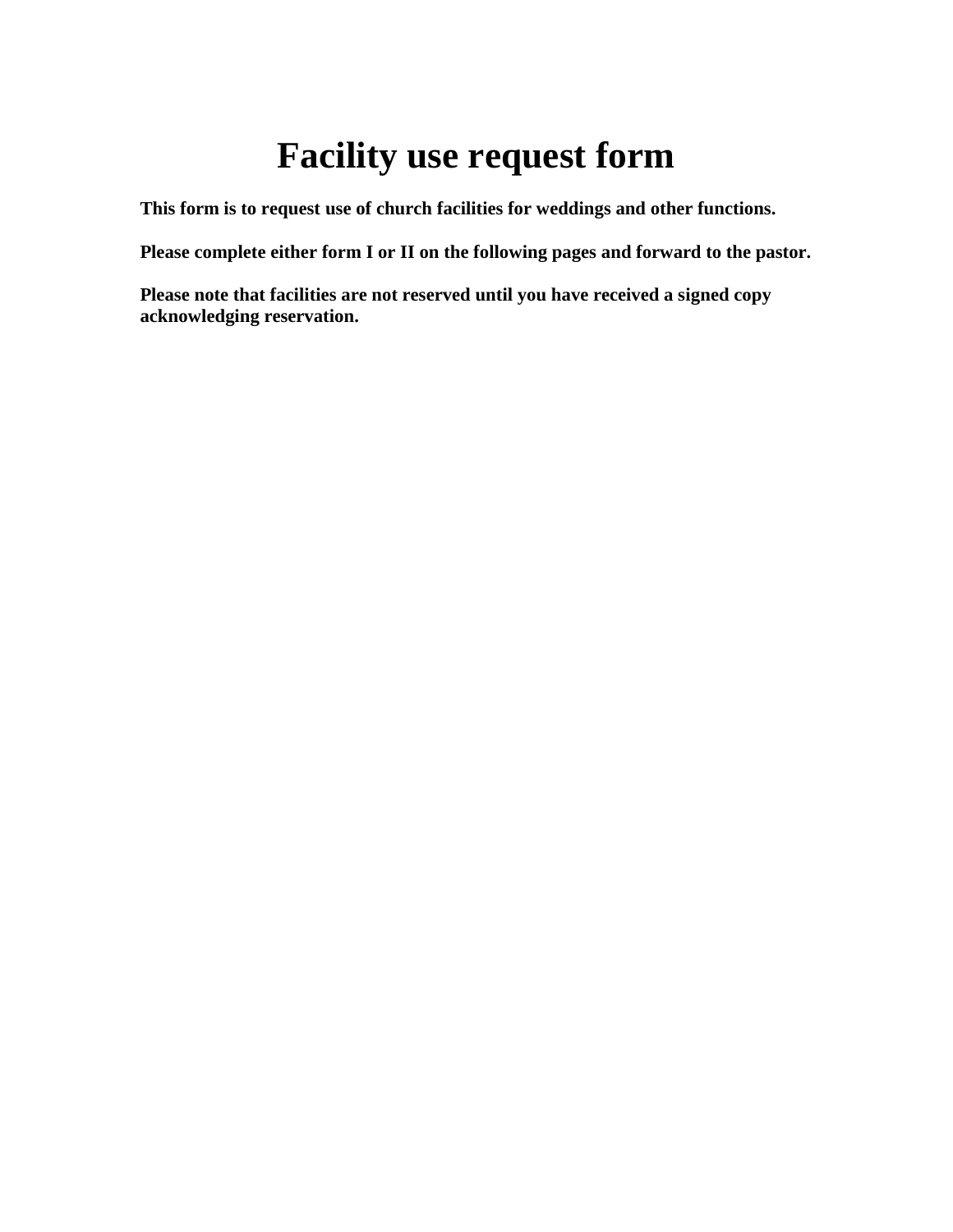## **I. USE OF CHURCH FOR WEDDINGS and GUIDELINES AND POLICIES FOR WEDDINGS**

 We, the Church Council of Pegram United Methodist Church, recognizing the importance of marriage in our society and the desire for many couples to be married in the church or the church grounds, welcome such couples to the use of our facilities. We request that the following guidelines be observed by all parties seeking marriage in the church, on the church grounds, or with the pastor as the officiant:

- 1. All couples seeking to be married shall abide by the United Methodist statement of the sacred covenant of marriage: "We affirm the sanctity of the marriage covenant which is expressed in love, mutual support, personal commitment, and shared fidelity between a man and a woman."
- 2. Recognizing the seriousness of the marriage covenant, it is the pastor's responsibility to inquire of all parties seeking marriage as their relationship and to suggest and offer assistance in pre-marital counseling.
- 3. Couples should first contact the pastor in charge, or in the absence of the pastor for two weeks or longer, the Board of Trustees, concerning their desire to be married and the need to use church facilities.
	- a. Church members shall be scheduled at the convenience of the wedding party, the pastor, and the availability of the church or church grounds. **There will be a \$50.00 per day charge for members or their children and grandchildren.** In the event of financial hardship, this fee may be waived upon application.
	- b. Church members who would like another minister or an officer of the State to officiate shall inform the pastor. The pastor will then issue an invitation to that person to perform or assist in the ceremony.
	- c. Church members who want musical accompaniment shall inform the pastor with the name or names of those desired. Then the pastor will either ask the couple to contact the regular accompanist directly or offer to do it for them. If the request is for someone else, it is the responsibility of the couple to make the arrangements with approval by the pastor or regular accompanist.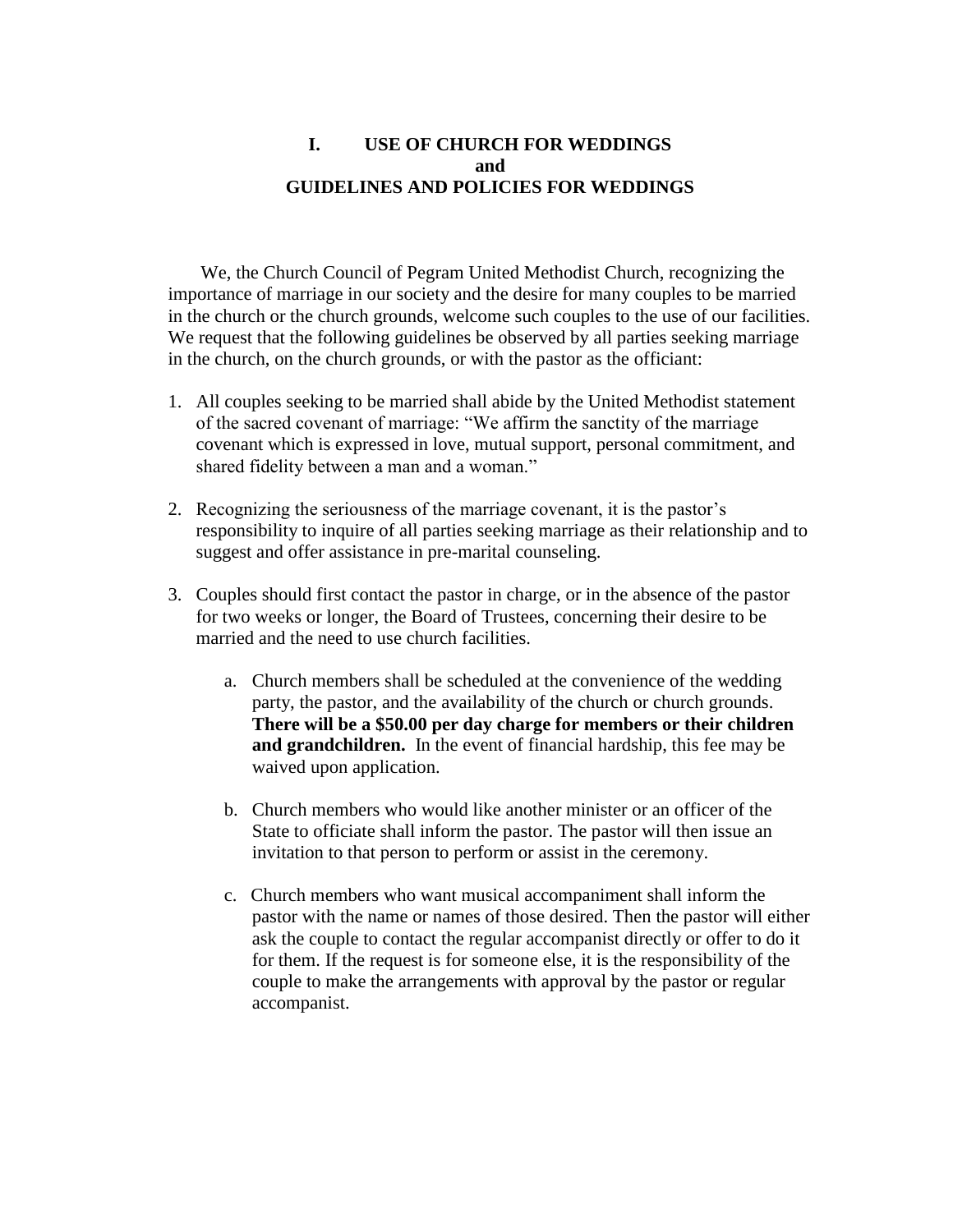**d. If neither bride nor groom nor their parent(s) or grandparent(s) are members**, the policy shall be the same except that a fee of \$200.00 will be payable to the church for the use of the building and/or grounds. An additional \$100.00 for use of the kitchen. If the building is reserved the day prior to the wedding ceremony, an additional \$100.00 will be required. In the event of financial hardship these fees may be adjusted upon application.

|                          |                                              | • Security Deposit (Refundable conditionally) | \$125.00 |  |  |
|--------------------------|----------------------------------------------|-----------------------------------------------|----------|--|--|
|                          |                                              | • Clean up Fee (Refundable conditionally      | \$75.00  |  |  |
|                          | • To use one day prior to event              | \$100.00                                      |          |  |  |
|                          | • To use church and grounds (except kitchen) | \$200.00                                      |          |  |  |
|                          | • To use the kitchen (additional)            |                                               | \$100.00 |  |  |
| (see kitchen guidelines) |                                              |                                               |          |  |  |

- 4. All wedding parties will be responsible for their own clean up. **A \$75.00 cleaning fee and security deposit \$125.00 will be required in advance from members as well as non-members** and this is refundable, provided the church is left in the condition it was found. The church and the church grounds should be restored to their normal condition the day of the ceremony. If furnishings are removed during the ceremony, they should be placed in the first room on the right just outside the sanctuary. It is the expectation of the Board of Trustees that all furnishings will be replaced in the proper order and that all rooms utilized will be cleaned. All trash containers should be emptied, and the trash removed from the church and church grounds.  *\*Please see church and kitchen cleanup checklists\**
- 5. All wedding parties are to provide their own dishes and paper goods.
- 6. Only non-drip candles may be used.
- 7. Children and youth must be under the direct supervision of a responsible adult at all times.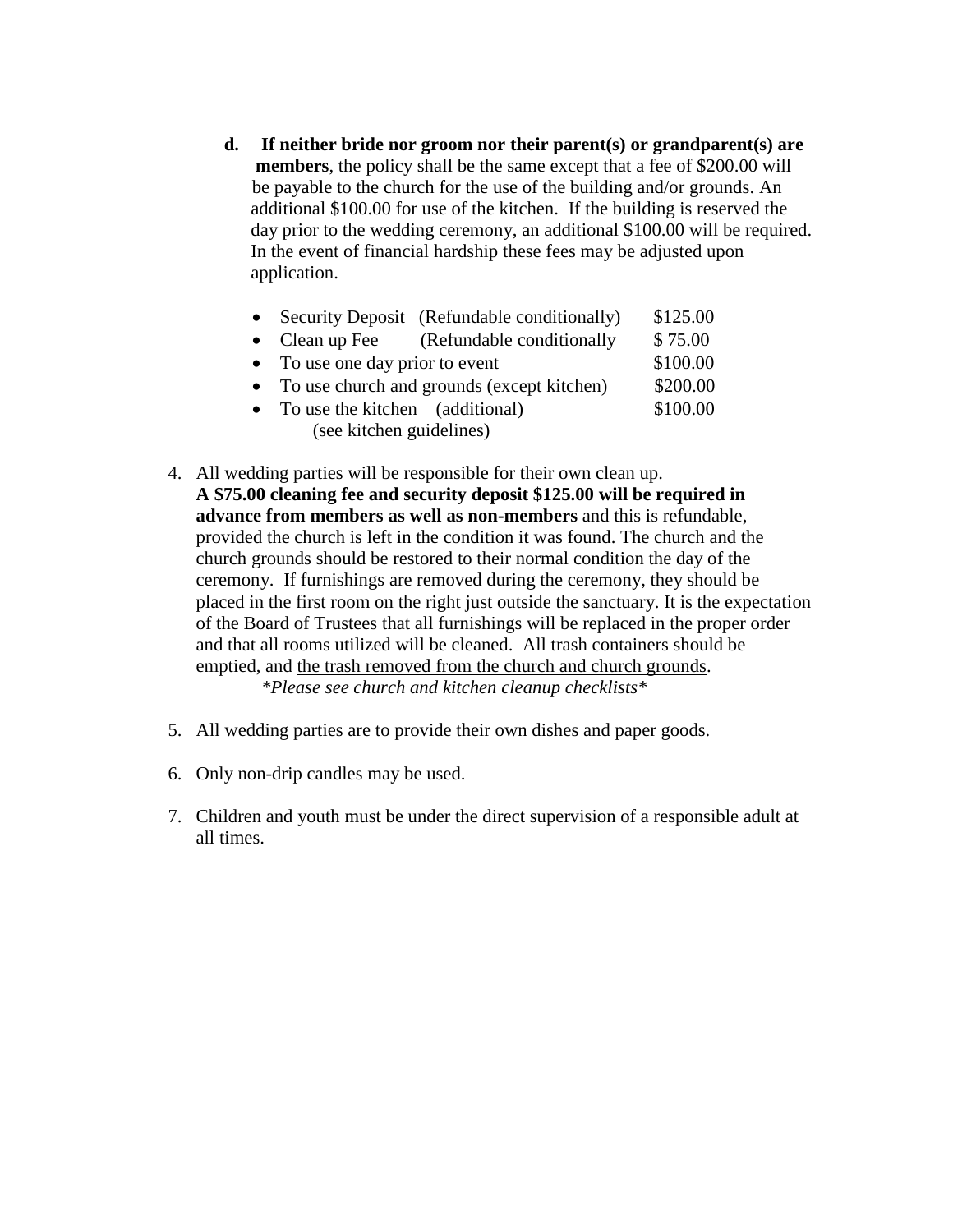General Restrictions:

- 1. Smoking is not permitted in any area inside the church building.
- 2. There shall be no alcoholic beverages used in the church or on the church grounds at any time.
- 3. No food or drink is permitted upstairs at any time with ONLY exception being the elements of Holy Communion if the sacrament is to be celebrated during the service.
- 4. For safety reasons, neither rice nor birdseed is to be thrown inside or outside the Church.

In order to confirm the date/dates of \_\_\_\_\_\_\_\_\_\_\_\_\_\_\_\_\_\_\_\_\_\_ for the use of the church and/or church grounds and to signify your willingness to abide by the above guidelines, please return signed copy of this policy along with your applicable fee \$125.00 security deposit and \$75.00 cleaning fee which are conditionally refundable.

\_\_\_\_\_\_\_\_\_\_\_\_\_\_\_\_\_\_\_\_\_\_\_\_\_\_\_\_\_\_\_\_\_\_\_\_ \_\_\_\_\_\_\_\_\_\_\_\_\_\_

| <b>Signature</b>              |           | <b>Date</b> |  |  |  |  |  |
|-------------------------------|-----------|-------------|--|--|--|--|--|
|                               |           |             |  |  |  |  |  |
|                               |           |             |  |  |  |  |  |
|                               |           |             |  |  |  |  |  |
| Acknowledgement by Pegram UMC |           |             |  |  |  |  |  |
| Deposit Amount \$             | Check $#$ |             |  |  |  |  |  |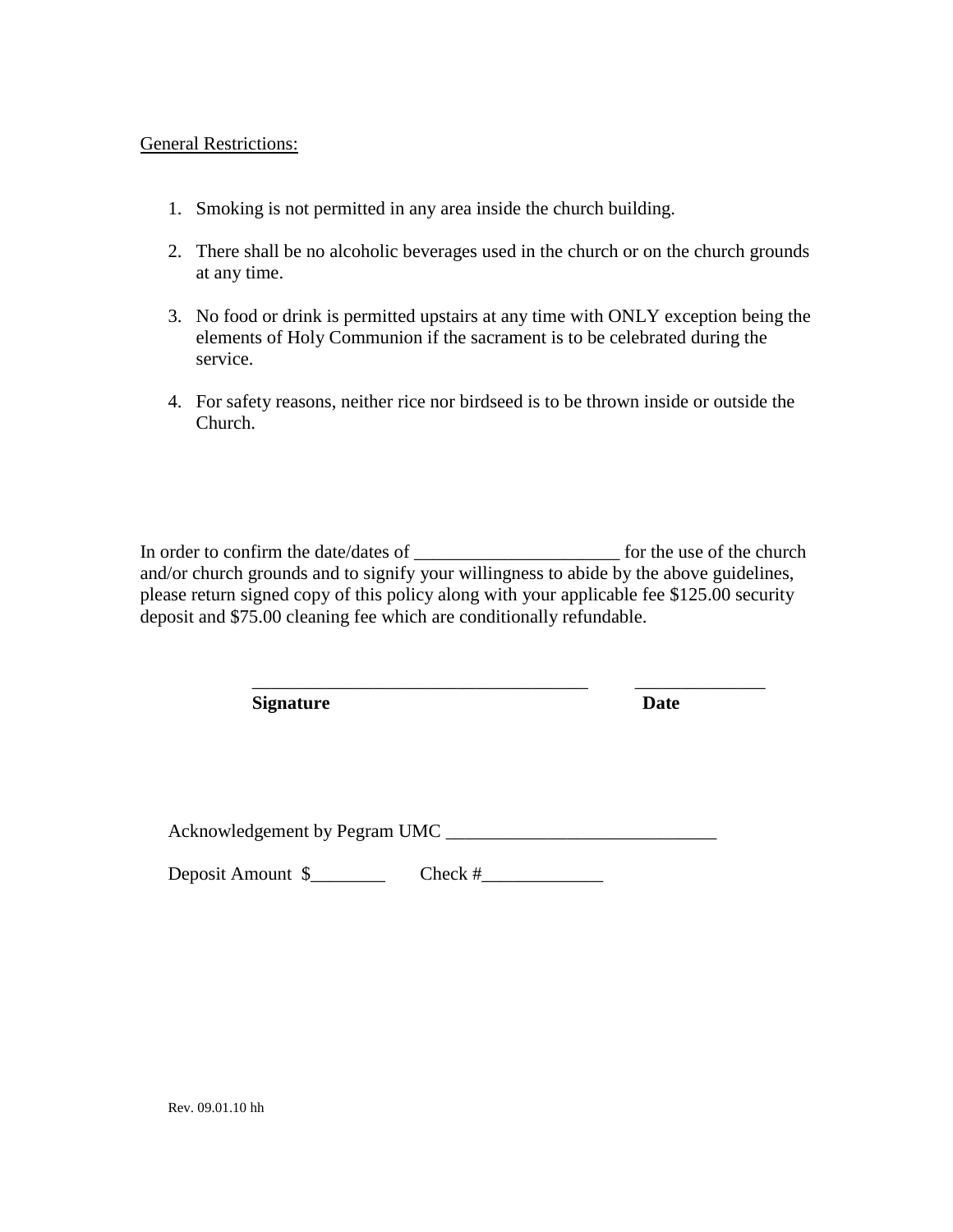## **II. USE OF THE CHURCH FACILITES for NON-PROFIT EVENTS by MEMBERS AND NON-MEMBERS**

- 1. Members and non-members can use the church premises for non-profit events that are consistent with the guidelines established in the United Methodist Book of Discipline. Committee meetings, council meetings, and other events directly related to the administration of the church or to its educational functions and missions are not covered by this policy.
- 2. Members and non-members seeking to use the church premises for such events shall contact the pastor or a member of the Board of Trustees. The church premises will be reserved on a first come first serve basis.
- 3. **The fee for Members using the church premises shall be \$50.00 per day**. A conditionally refundable \$75.00 cleaning fee and \$125.00 security deposit will be required. The purpose of this fee is to defray the cost of the additional utilities and wear and tear on church property. In the event of financial hardship, these fees may be adjusted upon application.
- 4. **The fee for Non-Members using the church premises shall be \$200.00 per day**. Additional days are \$100 per day. A conditionally refundable \$75.00 cleaning fee and \$125.00 security deposit will be required. An additional \$100.00 is charged for use of the kitchen. In the event of financial hardship, these fees may be adjusted upon application.

| Security Deposit (Refundable conditionally) |               |  |  | \$125.00               |  |
|---------------------------------------------|---------------|--|--|------------------------|--|
|                                             | $\sim$ $\sim$ |  |  | $\qquad \qquad \wedge$ |  |

- Clean up Fee (Refundable conditionally \$75.00)
- To use one day prior to event \$100.00
- To use church and grounds (except kitchen) \$200.00
- To use the kitchen (additional) \$100.00
	- (see kitchen guidelines)
- 5. **The members using the church premises are to bring their own paper goods.** If the church's dishes are used, they are to be cleaned and placed back in the appropriate location.
- 6. The members using the church will be responsible for their own clean up. The cleaning fee will be retained if the cleanliness of the church is not adequate at the event's conclusion.
- 7. Children and youth must be under the direct supervision of a responsible adult at all times.
- 8. No food or drink is permitted upstairs.
- 9. No alcohol shall be used in the church or on church grounds.
- 10. Smoking is not permitted in any area inside the church.